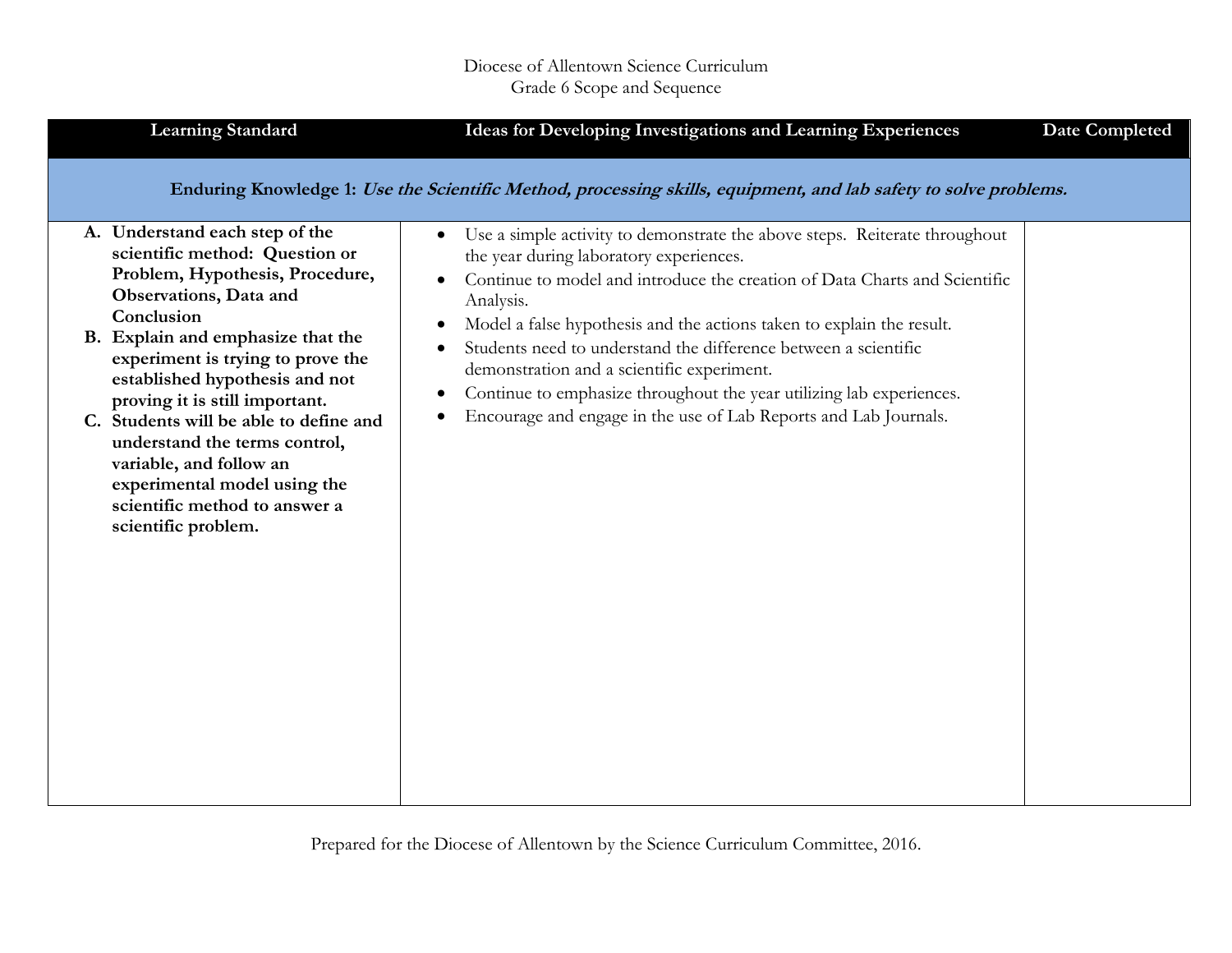| <b>Learning Standard</b>                                                                                                                                                                      | Ideas for Developing Investigations and Learning Experiences                                                                                                                                                                                                                                                                                                                                                                                                                                                                                                                                                                                           | <b>Date Completed</b> |
|-----------------------------------------------------------------------------------------------------------------------------------------------------------------------------------------------|--------------------------------------------------------------------------------------------------------------------------------------------------------------------------------------------------------------------------------------------------------------------------------------------------------------------------------------------------------------------------------------------------------------------------------------------------------------------------------------------------------------------------------------------------------------------------------------------------------------------------------------------------------|-----------------------|
|                                                                                                                                                                                               | Enduring Knowledge 2: Atoms are made up of subatomic particles and are the basic unit of matter.                                                                                                                                                                                                                                                                                                                                                                                                                                                                                                                                                       |                       |
| A. Explain the terms atom, proton,<br>neutron, electron and element.<br>B. Identify atoms as the basic<br>building blocks of matter and that<br>elements are composed of one type<br>of atom. | Expose students to the idea of an atomic model introduce Neils Bohr, John<br>$\bullet$<br>Dalton, etc.<br>Create a 3-D Model of an atom properly labeled including the charges of<br>$\bullet$<br>the subatomic particles.<br>Have student report on what they know about the above as either a survey<br>$\bullet$<br>or homework project and then present in class before betting into the<br>formal lesson.<br>Choose an element on the Periodic Table. Research the element and create<br>$\bullet$<br>a model demonstrating the correct number of protons, neutrons and<br>electrons. Include uses and history of the element in a report format. |                       |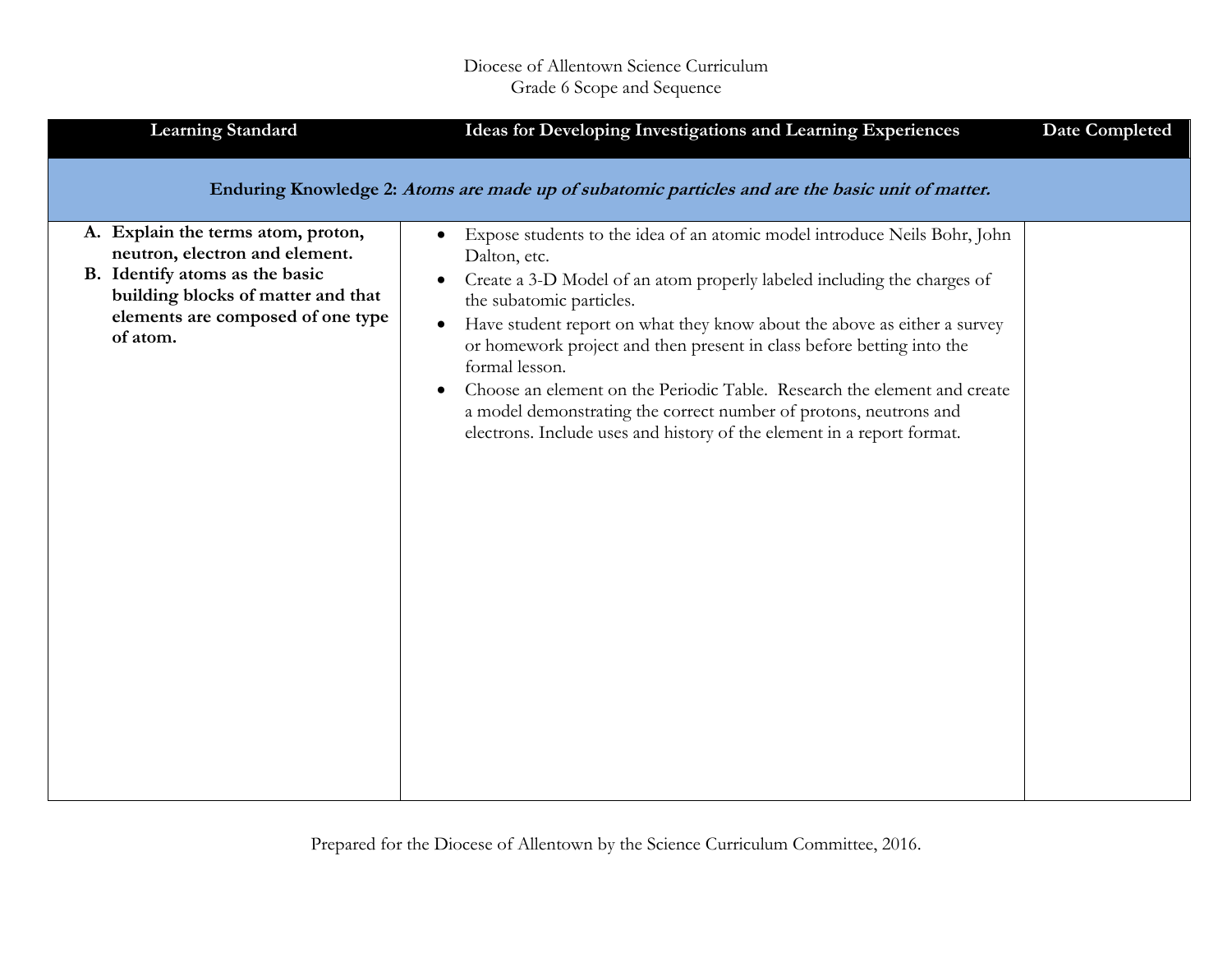| <b>Learning Standard</b>                                                                                                                                                                                                   | Ideas for Developing Investigations and Learning Experiences                                                                                                                                                                                                                                                                                                                                                                            | <b>Date Completed</b> |
|----------------------------------------------------------------------------------------------------------------------------------------------------------------------------------------------------------------------------|-----------------------------------------------------------------------------------------------------------------------------------------------------------------------------------------------------------------------------------------------------------------------------------------------------------------------------------------------------------------------------------------------------------------------------------------|-----------------------|
|                                                                                                                                                                                                                            | Enduring Knowledge 3: Elements are pure mater and are identified on the Periodic Table of the Elements.                                                                                                                                                                                                                                                                                                                                 |                       |
| A. Identify groups of elements that<br>have similar properties.<br>B. Describe the characteristics of<br>elements derived from the Periodic<br>Table.<br>C. Identify the 25 most common<br>elements on the Periodic Table. | Predict the physical and chemical properties of elements based on their<br>$\bullet$<br>positions on the Periodic Table.<br>Study Dmitri Mendeleev and his contributions to chemistry.<br>$\bullet$<br>Perform demonstrations in the laboratory setting.<br>$\bullet$<br>Students should know the chemical symbol and name of each of these<br>$\bullet$<br>common elements.<br>Play the Periodic Table Song - YouTube.com<br>$\bullet$ |                       |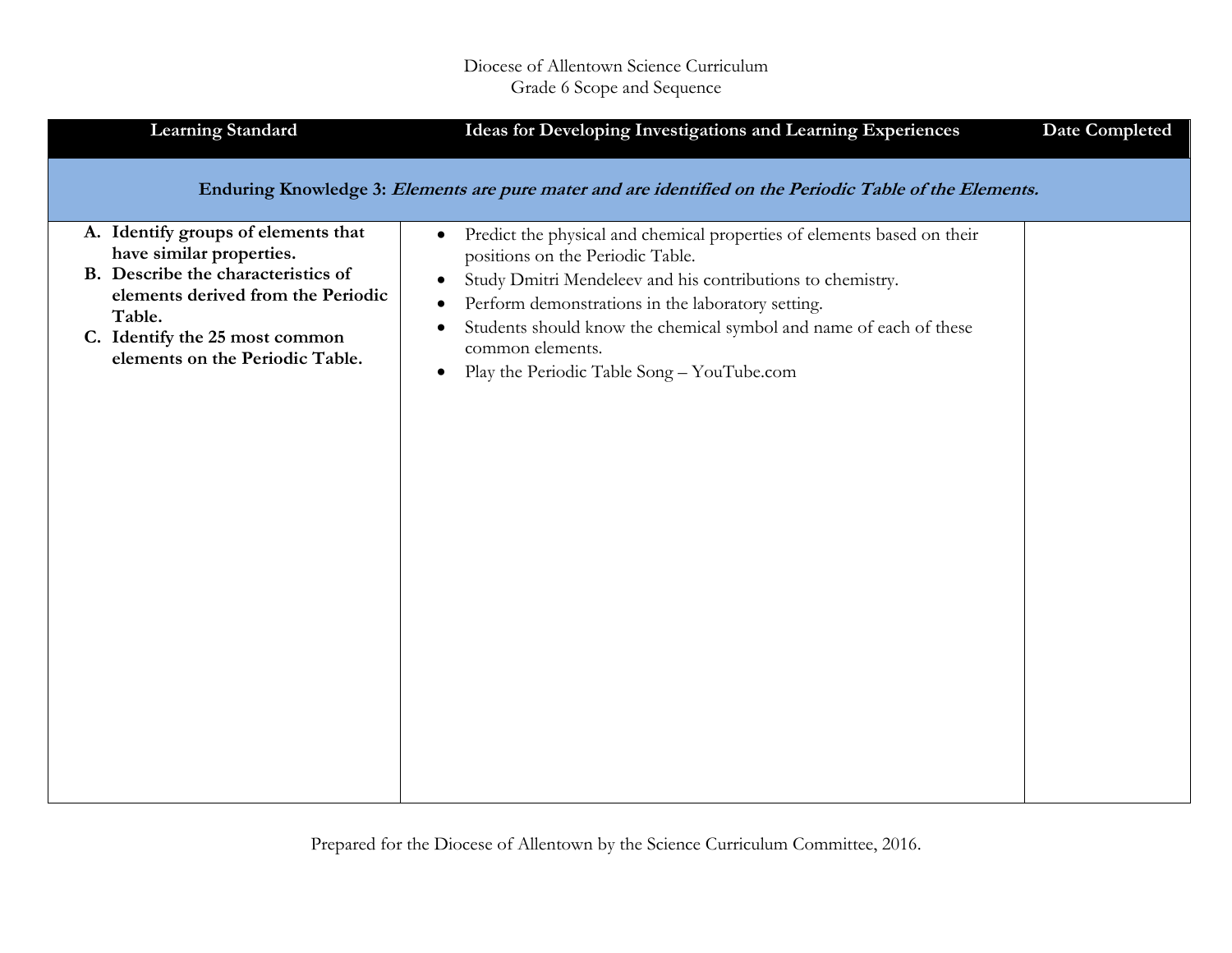| <b>Learning Standard</b>                                                                                                                                                                                                                                                                                                                         | Ideas for Developing Investigations and Learning Experiences                                                                                                                                                                                                                                                                                                                                                                                                                                                                                                                                                                                                                                                                                                                  | <b>Date Completed</b> |
|--------------------------------------------------------------------------------------------------------------------------------------------------------------------------------------------------------------------------------------------------------------------------------------------------------------------------------------------------|-------------------------------------------------------------------------------------------------------------------------------------------------------------------------------------------------------------------------------------------------------------------------------------------------------------------------------------------------------------------------------------------------------------------------------------------------------------------------------------------------------------------------------------------------------------------------------------------------------------------------------------------------------------------------------------------------------------------------------------------------------------------------------|-----------------------|
|                                                                                                                                                                                                                                                                                                                                                  | Enduring Knowledge 4: Atoms can be combined to form molecules held together by bonds.                                                                                                                                                                                                                                                                                                                                                                                                                                                                                                                                                                                                                                                                                         |                       |
| A. Differentiate between elements<br>and compounds and atoms and<br>molecules. Recognize some basic<br>chemical formulas and reactions.<br>B. Recognize valence electrons and<br>ions. Differentiate between ionic<br>and covalent bonds.<br>C. Identify polymers as long chains of<br>molecules and how they interact<br>with other substances. | Have students build models of molecules.<br>$\bullet$<br>Have students write chemical formulas and basic reactions.<br>Students need to understand the concept of atomic structure and be able to<br>$\bullet$<br>recognize the elements within a compound and how many atoms of each<br>are represented<br>Have students play "Bonding Buddies" where students are given different<br>$\bullet$<br>valence electron numbers and must "bond" with a buddy and determine<br>what kind of bond they formed.<br>Demonstrate polymers using different color paper clips, one color for<br>$\bullet$<br>carbon and other colors for elements joining the long chain of carbon<br>atoms.<br>Make <i>oobleck</i> and discuss uses of polymers in everyday applications.<br>$\bullet$ |                       |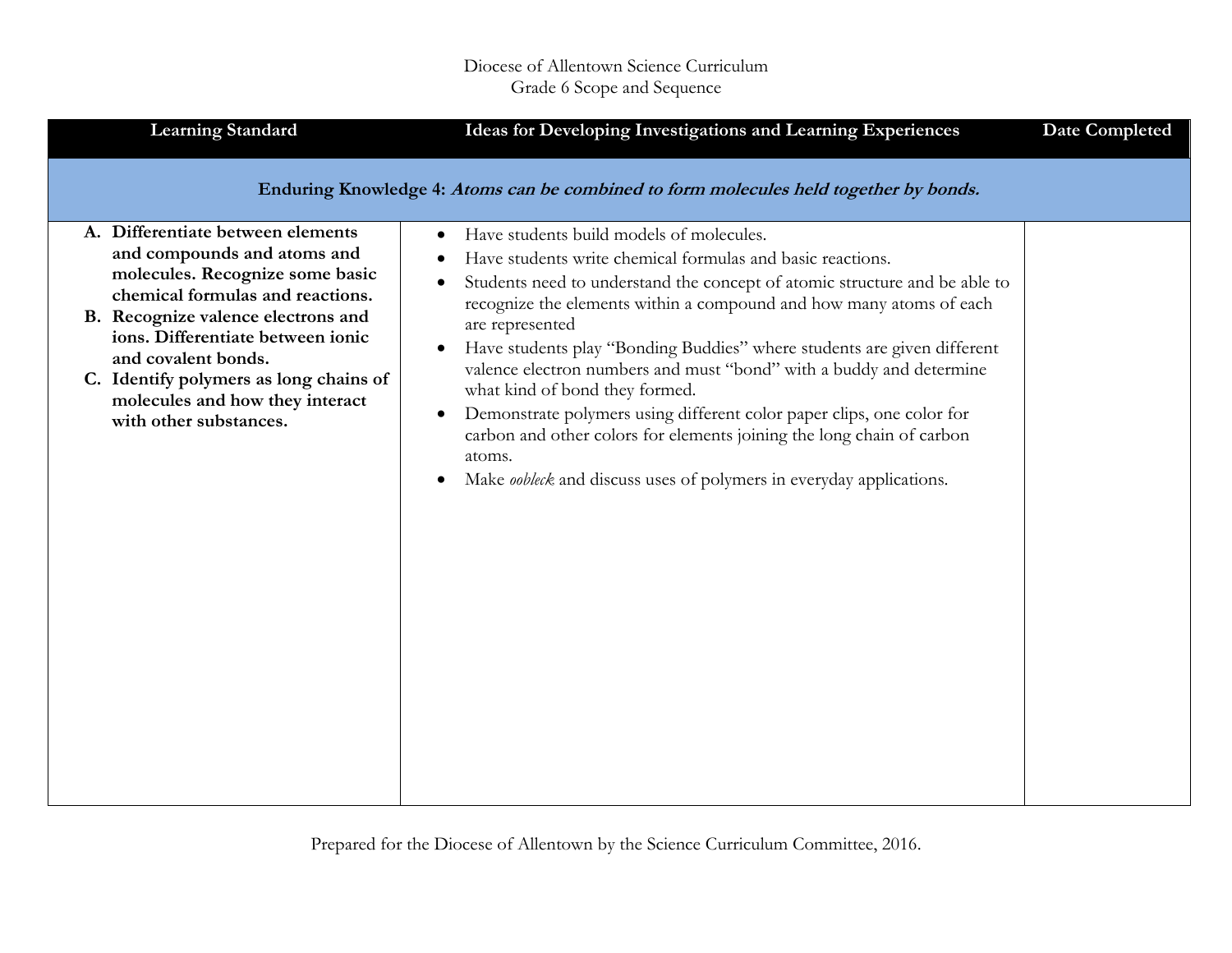| <b>Learning Standard</b>                                                                                                                                                                               | Ideas for Developing Investigations and Learning Experiences                                                                                                                                                                                                                                                                                          | <b>Date Completed</b> |
|--------------------------------------------------------------------------------------------------------------------------------------------------------------------------------------------------------|-------------------------------------------------------------------------------------------------------------------------------------------------------------------------------------------------------------------------------------------------------------------------------------------------------------------------------------------------------|-----------------------|
|                                                                                                                                                                                                        | Enduring Knowledge 5: Mixtures and Methods describe the difference between types of physical substances.                                                                                                                                                                                                                                              |                       |
| A. Compare and contrast pure<br>substances and mixtures.<br>B. Identify 3 types of mixtures:<br>solutions, colloids and<br>suspensions.<br>C. Explain and demonstrate the terms<br>solute and solvent. | Use examples and compare characteristics.<br>$\bullet$<br>Set up several examples and have student teams discern the type of mixture<br>$\bullet$<br>represented with subsequent discourse and applied reasoning.<br>Introduce Tyndall's effect.<br>$\bullet$<br>Students will discuss and examine various types of solutes and solvents<br>$\bullet$ |                       |
|                                                                                                                                                                                                        |                                                                                                                                                                                                                                                                                                                                                       |                       |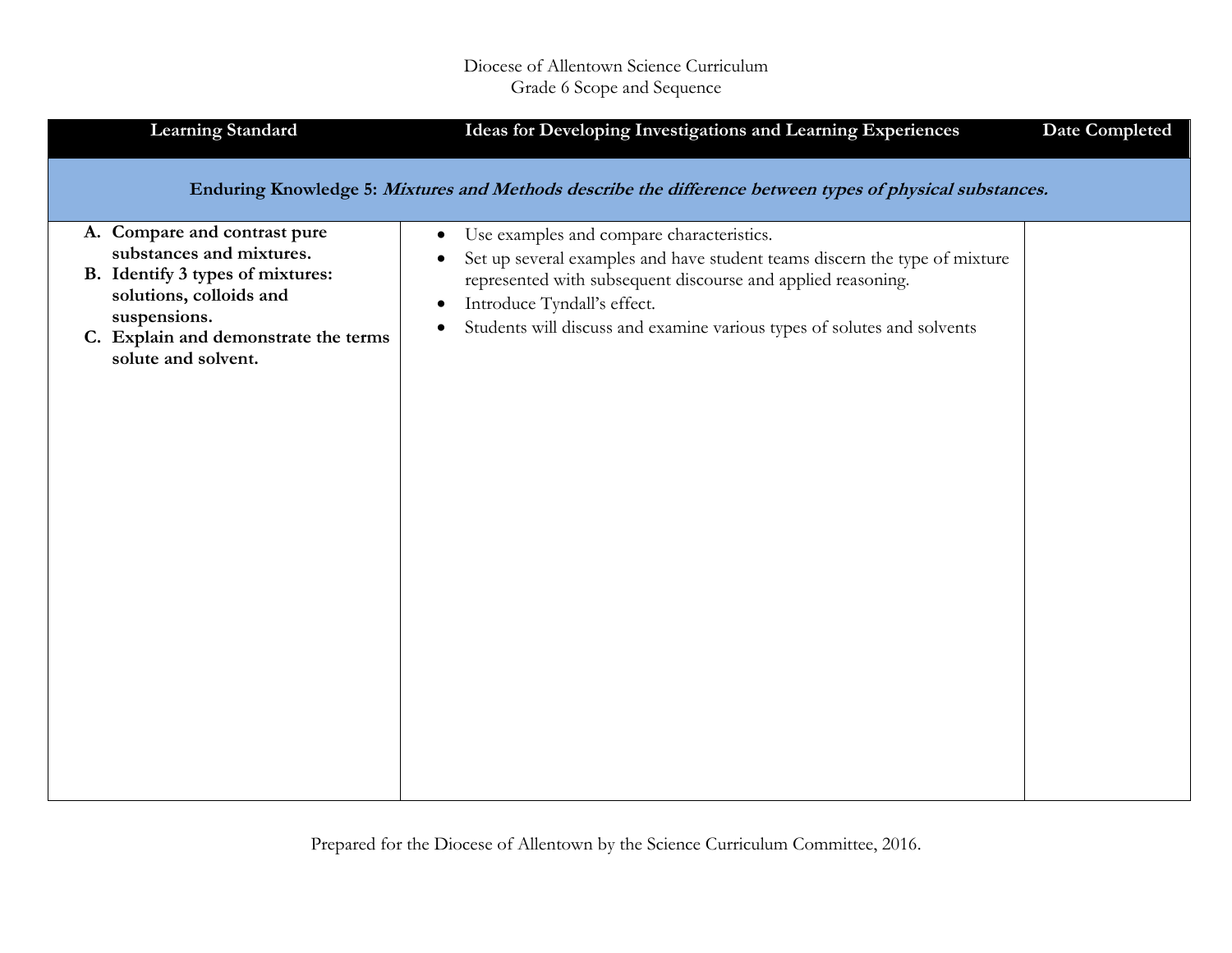| <b>Learning Standard</b>                                                                                                                                                                                                                                                                                                                                                                                                                        | Ideas for Developing Investigations and Learning Experiences                                                                                                                                                                                                                                                                                                                                                                                                                                                             | <b>Date Completed</b> |
|-------------------------------------------------------------------------------------------------------------------------------------------------------------------------------------------------------------------------------------------------------------------------------------------------------------------------------------------------------------------------------------------------------------------------------------------------|--------------------------------------------------------------------------------------------------------------------------------------------------------------------------------------------------------------------------------------------------------------------------------------------------------------------------------------------------------------------------------------------------------------------------------------------------------------------------------------------------------------------------|-----------------------|
| A. Recognize the tools to measure the<br>volume of matter. Understand<br>appropriate units and their<br>conversions for volume.<br>B. Recognize the tools to measure<br>mass and weight of matter.<br>Understand appropriate units and<br>their conversions for volume.<br>C. Demonstrate density or how<br>materials have a specific amount of<br>mass in each unit of volume.<br>D. Recognize acids and bases (pH) as<br>a property of matter | Enduring Knowledge 6: Matter has properties and can be measured<br>Use a graduated cylinder to measure volume of regular and irregularly<br>$\bullet$<br>shaped objects (water displacement).<br>Convert kilograms to grams to milligrams.<br>Use a balance and scale to show mass and weight.<br>Convert kilograms to grams to milligrams.<br>Use a variety of materials and have students calculate the densities of each<br>and place them in a rank order.<br>Use pH paper and litmus paper to determine an unknown. |                       |
|                                                                                                                                                                                                                                                                                                                                                                                                                                                 |                                                                                                                                                                                                                                                                                                                                                                                                                                                                                                                          |                       |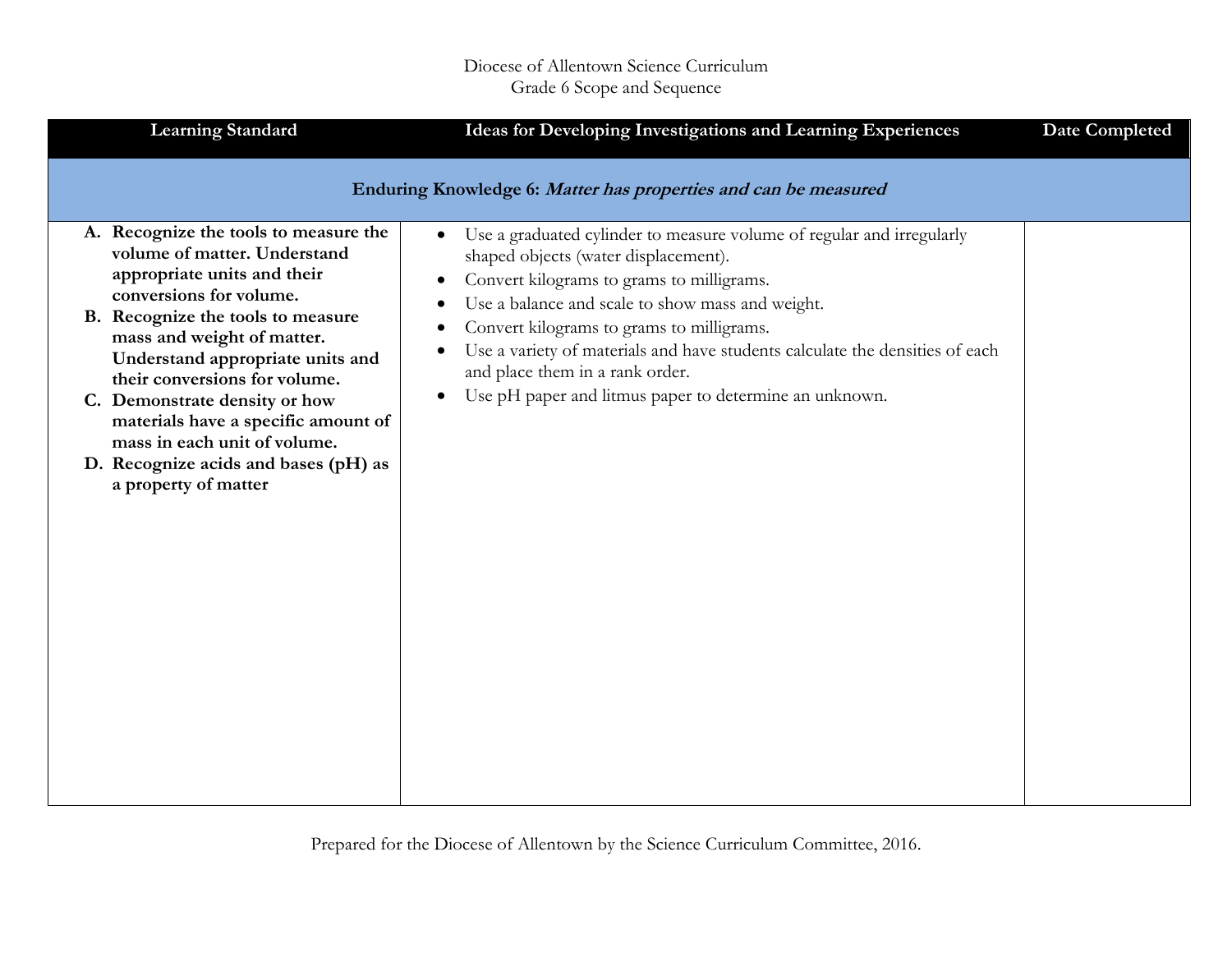| <b>Learning Standard</b>                                                                                                                                                                                                                                                                                            | Ideas for Developing Investigations and Learning Experiences                                                                                                                                                                                                                                                                                                                                                                                                                                                                                                                                                                                                                                                                                                                                                                                                                                                                                                                                                                                                                                                                                                                                                                                                                                                                                                                                                                                                                                                                                                                                                                                                                | <b>Date Completed</b> |
|---------------------------------------------------------------------------------------------------------------------------------------------------------------------------------------------------------------------------------------------------------------------------------------------------------------------|-----------------------------------------------------------------------------------------------------------------------------------------------------------------------------------------------------------------------------------------------------------------------------------------------------------------------------------------------------------------------------------------------------------------------------------------------------------------------------------------------------------------------------------------------------------------------------------------------------------------------------------------------------------------------------------------------------------------------------------------------------------------------------------------------------------------------------------------------------------------------------------------------------------------------------------------------------------------------------------------------------------------------------------------------------------------------------------------------------------------------------------------------------------------------------------------------------------------------------------------------------------------------------------------------------------------------------------------------------------------------------------------------------------------------------------------------------------------------------------------------------------------------------------------------------------------------------------------------------------------------------------------------------------------------------|-----------------------|
|                                                                                                                                                                                                                                                                                                                     | Enduring Knowledge 7: Matter can be changed due to physical and chemical changes.                                                                                                                                                                                                                                                                                                                                                                                                                                                                                                                                                                                                                                                                                                                                                                                                                                                                                                                                                                                                                                                                                                                                                                                                                                                                                                                                                                                                                                                                                                                                                                                           |                       |
| A. Differentiate between a physical<br>and chemical change.<br>B. Demonstrate how changes in state<br>of matter are a physical change.<br>C. Describe how reactants change<br>into products in simple chemical<br>reactions.<br>D. Demonstrate the conservation of<br>mass during physical and chemical<br>changes. | Have students create a Venn Diagram showing the similarities and<br>$\bullet$<br>differences between a physical and chemical reaction.<br>Demonstrate and or engage students in a variety of reactions and their<br>observable changes.<br>Demonstrate the difference between physical and chemical changes by<br>using simple exercise such as folding a piece of paper for physical, then<br>lighting it on fire for chemical.<br>Draw and label the State of Matter Continuum. Emphasize that changes in<br>temperature create changes in state but that the atomic structure of the<br>matter remains the same. For example the solid form of water (ice) is H <sub>2</sub> O,<br>the liquid form of water is $H2O$ , the gas form of water (water vapor) is $H2O$ .<br>Compare the properties of the reactants with the properties of the products<br>in a chemical reaction.<br>Engage in experiments such as the baking soda and vinegar reaction<br>(Neutralization Reaction.) Translate keen observations of the reactants and<br>its product.<br>Show and explicate the chemical formula and chemical reaction in various<br>experiments. For example, the chemical reaction for the experiment above<br>is as follows: Baking soda (NaHCO <sub>3</sub> ) + Acetic Acid (HCH <sub>3</sub> COO) $\Gamma$<br>Sodium Acetate (CH <sub>3</sub> COONa) + $H_2O$ + CO <sub>2</sub><br>Weigh the reactants before a chemical or physical change and after.<br>Compare weights and discuss.<br>Note the number of atoms in a chemical reactants and the number of atoms<br>in the chemical product of a reaction to prove the Law. Of Conservation of<br>Mass and Matter. |                       |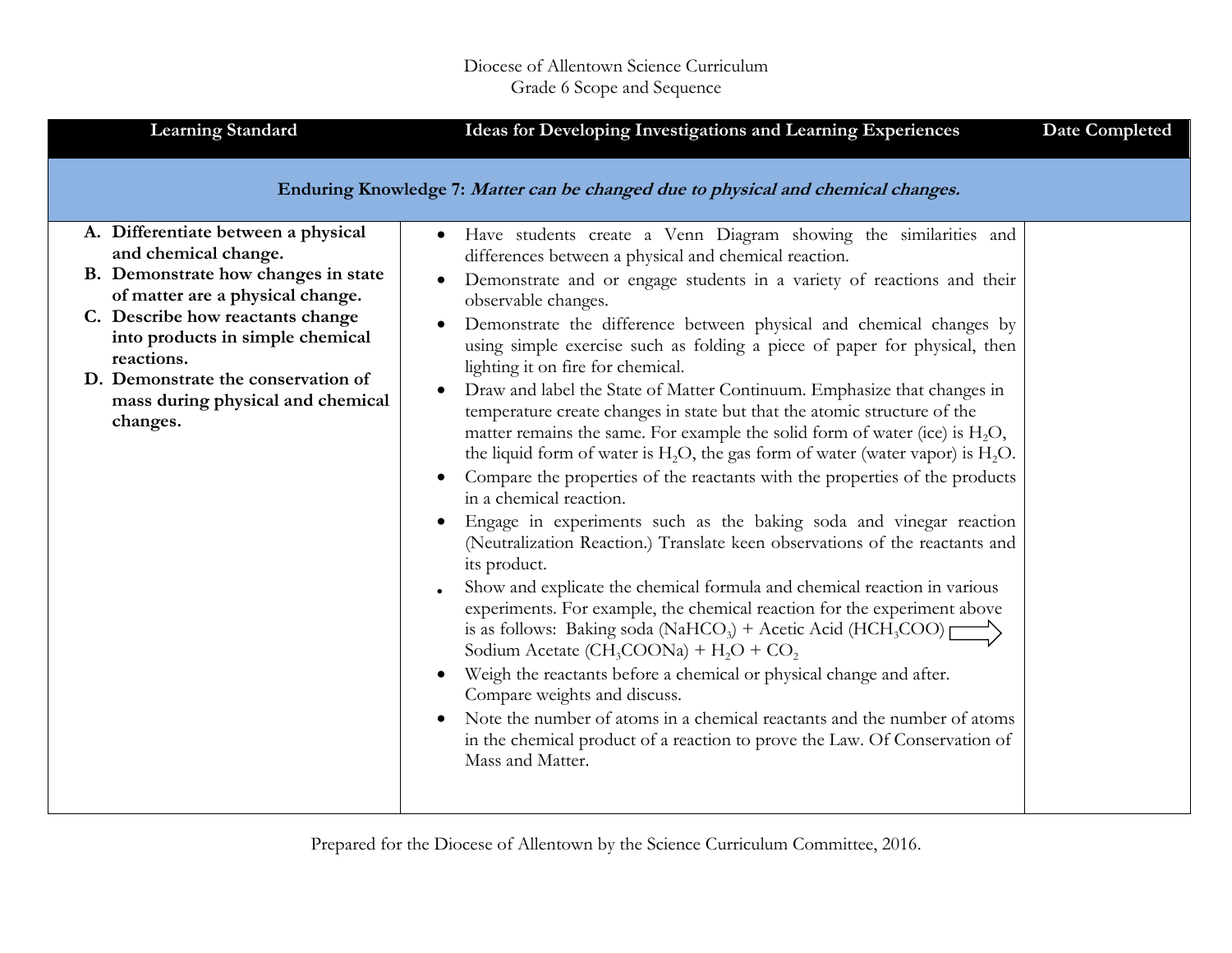| <b>Learning Standard</b>                                                                                                                                                                                                                                                                                                                                                                                                        | Ideas for Developing Investigations and Learning Experiences                                                                                                                                                                                                                                                                                                                                                                                                                                                                                                      | <b>Date Completed</b> |
|---------------------------------------------------------------------------------------------------------------------------------------------------------------------------------------------------------------------------------------------------------------------------------------------------------------------------------------------------------------------------------------------------------------------------------|-------------------------------------------------------------------------------------------------------------------------------------------------------------------------------------------------------------------------------------------------------------------------------------------------------------------------------------------------------------------------------------------------------------------------------------------------------------------------------------------------------------------------------------------------------------------|-----------------------|
|                                                                                                                                                                                                                                                                                                                                                                                                                                 | Enduring Knowledge 8: The Nature of Waves represents a transfer of Energy.                                                                                                                                                                                                                                                                                                                                                                                                                                                                                        |                       |
| A. Identify the need to recognize<br>waves as a force of energy transfer<br>that travels from one place to<br>another by a velocity (speed and<br>direction) and is mechanical when<br>traveling through matter and<br>electromagnetic when traveling<br>through empty space.<br>B. Identify how waves carry energy<br>through a medium.<br>C. Explore how the amplitude of a<br>wave is related to the energy of that<br>wave. | The student needs to understand the terms amplitude, wavelength,<br>$\bullet$<br>frequency and wave speed.<br>Students will need to draw and label the energy wave identifying crest,<br>trough, etc.<br>The student needs to understand that the shorter the wavelength the higher<br>the frequency or the greater the energy of the wave.<br>Calculate the speed of a wave: where $v =$ velocity of the wave (m/s), $f =$<br>frequency (Hz), and $2 =$ wavelength (m).<br>Create a diagram of various waves with varying amplitude, frequency and<br>wavelength |                       |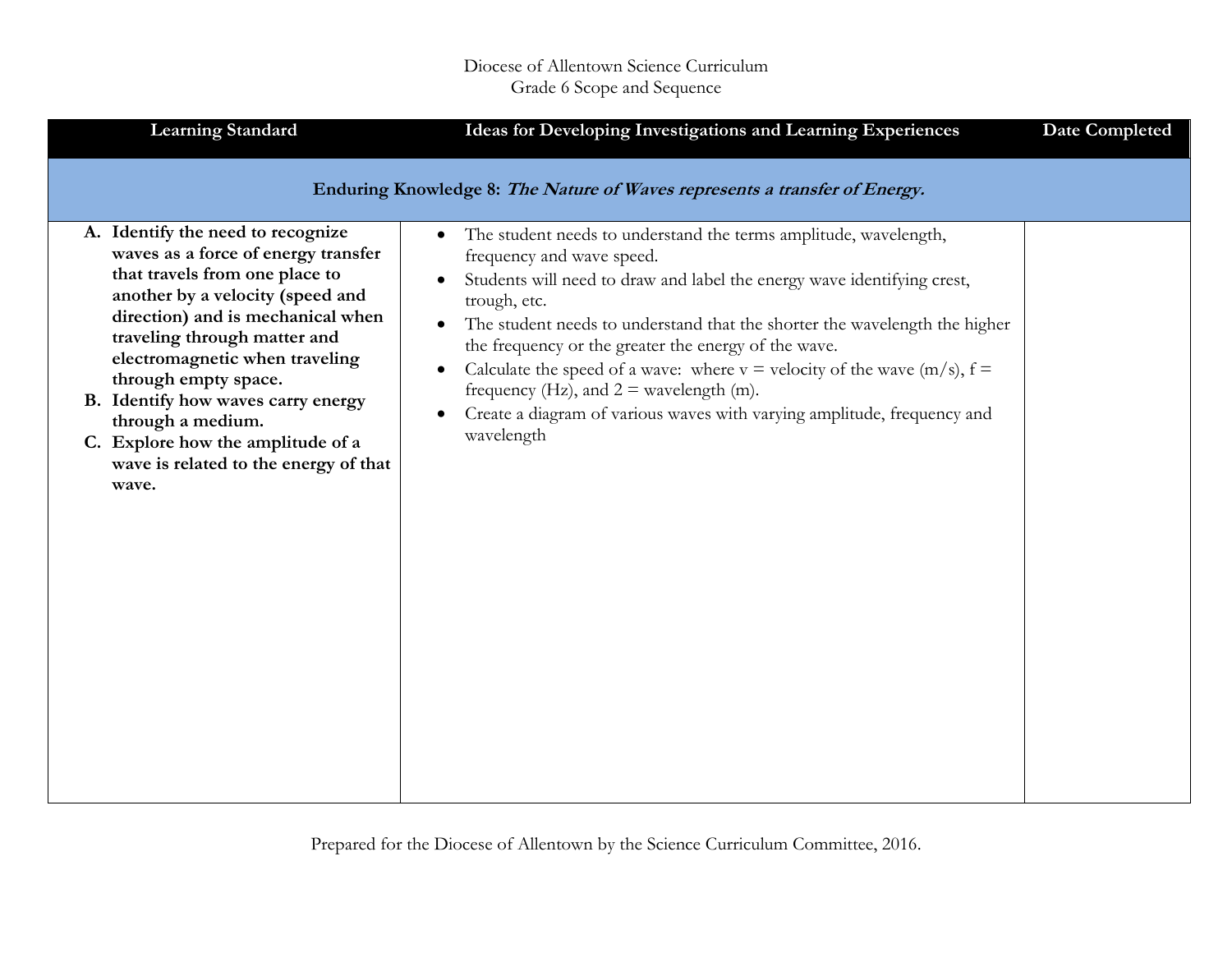| <b>Learning Standard</b>                                                                                                                                                                                                                                                                                                                                                                                                                                             | Ideas for Developing Investigations and Learning Experiences                                                                                                                                                                                                                                                                                                                                                                                                                                                                                                                                                                                                                                                                                                                                                              | <b>Date Completed</b> |
|----------------------------------------------------------------------------------------------------------------------------------------------------------------------------------------------------------------------------------------------------------------------------------------------------------------------------------------------------------------------------------------------------------------------------------------------------------------------|---------------------------------------------------------------------------------------------------------------------------------------------------------------------------------------------------------------------------------------------------------------------------------------------------------------------------------------------------------------------------------------------------------------------------------------------------------------------------------------------------------------------------------------------------------------------------------------------------------------------------------------------------------------------------------------------------------------------------------------------------------------------------------------------------------------------------|-----------------------|
| A. Recognize that light travels in<br>waves and in a straight line until<br>blocked or changed.<br>B. Demonstrate how light can be<br>transmitted, reflected, refracted or<br>absorbed by an object.<br>C. Demonstrate that visible light is a<br>mixture of different colors.<br>D. Recognize and identify the types of<br>radiant energy that create the<br>Electromagnetic Spectrum.<br>E. Highlight that the speed of light is<br>fastest in a vacuum and can be | Enduring Knowledge 9: The Nature of Light Energy includes the study of the Electromagnetic Spectrum.<br>Explore what happens when light travels through various mediums.<br>Observe how and why shadows are created.<br>Experiment with the behavior of light using flashlights, rulers, various<br>materials (transparent, translucent and opaque) and glasses of water.<br>Use prisms or spectroscopes to visualize different colors and their<br>measurements. Introduce the unit nanometer and Angstroms.<br>Ensure that students understand the principles of color such as why do we<br>see red or black or white, etc.<br>Research the various types of radiant energy on the Electromagnetic<br>$\bullet$<br>Spectrum.<br>Emphasize that the spectrum is presented from lowest frequency to highest<br>frequency. |                       |
| slowed due to medium and<br>temperature.                                                                                                                                                                                                                                                                                                                                                                                                                             | The student needs to understand that the shorter the wavelength the higher<br>the frequency and the greater the energy of the light wave.<br>Explore and discuss various examples of this physical truth.                                                                                                                                                                                                                                                                                                                                                                                                                                                                                                                                                                                                                 |                       |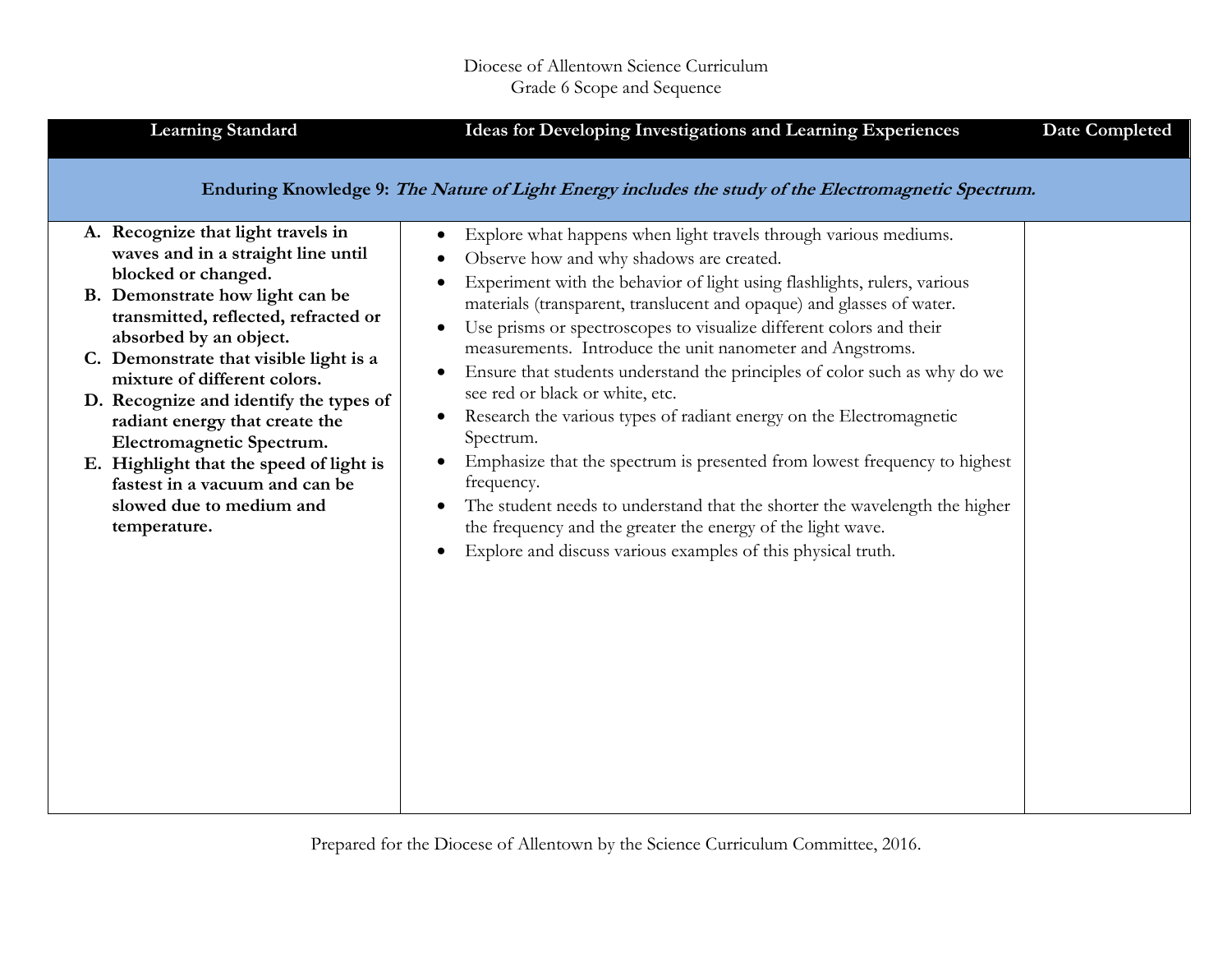| <b>Learning Standard</b>                                                                                    | Ideas for Developing Investigations and Learning Experiences                                                                                                                                                                                                                                                           | <b>Date Completed</b> |
|-------------------------------------------------------------------------------------------------------------|------------------------------------------------------------------------------------------------------------------------------------------------------------------------------------------------------------------------------------------------------------------------------------------------------------------------|-----------------------|
| A. Know that vibrating objects make<br>sound and that sound is produced<br>by vibration of matter.          | Enduring Knowledge 10: The Nature of Sound Energy involves the compression and rarefaction of molecules.<br>Explore making sound using various forces and materials.<br>$\bullet$<br>Define and label a compression and rarefaction on a sound wave.<br>Design an experiment to observe sound. Research units of sound |                       |
| B. Compare the characteristics of<br>sound as it is transmitted through<br>different materials and mediums. | measurement.<br>Demonstrate that the faster the vibration, the higher the pitch, etc.<br>$\bullet$<br>Build a shoebox guitar using various rubber bands to produce different<br>$\bullet$                                                                                                                              |                       |
| C. Relate the rate of vibration to the<br>pitch of the sound.                                               | frequencies demonstrating changes in pitch.                                                                                                                                                                                                                                                                            |                       |
| D. Give emphasis to the fact that<br>sounds cannot be produced in a<br>vacuum.                              | Define vacuum and discuss what the absence of matter means as it relates<br>to producing sound.<br>The student needs to understand the meaning and difference between the<br>$\bullet$                                                                                                                                 |                       |
| E. Introduce the concepts of decibels<br>and pitch including the Dopplar<br>Effect.                         | terms amplitude and loudness (Decibels) and frequency and pitch (Hertz).<br>Students should be able to give an example of the Dopplar Effect.<br>$\bullet$                                                                                                                                                             |                       |
| F. Establish the uses of Sound<br>Energy.                                                                   | Research echolocation, ultrasound, sonar, etc.<br>٠                                                                                                                                                                                                                                                                    |                       |
|                                                                                                             |                                                                                                                                                                                                                                                                                                                        |                       |
|                                                                                                             |                                                                                                                                                                                                                                                                                                                        |                       |
|                                                                                                             |                                                                                                                                                                                                                                                                                                                        |                       |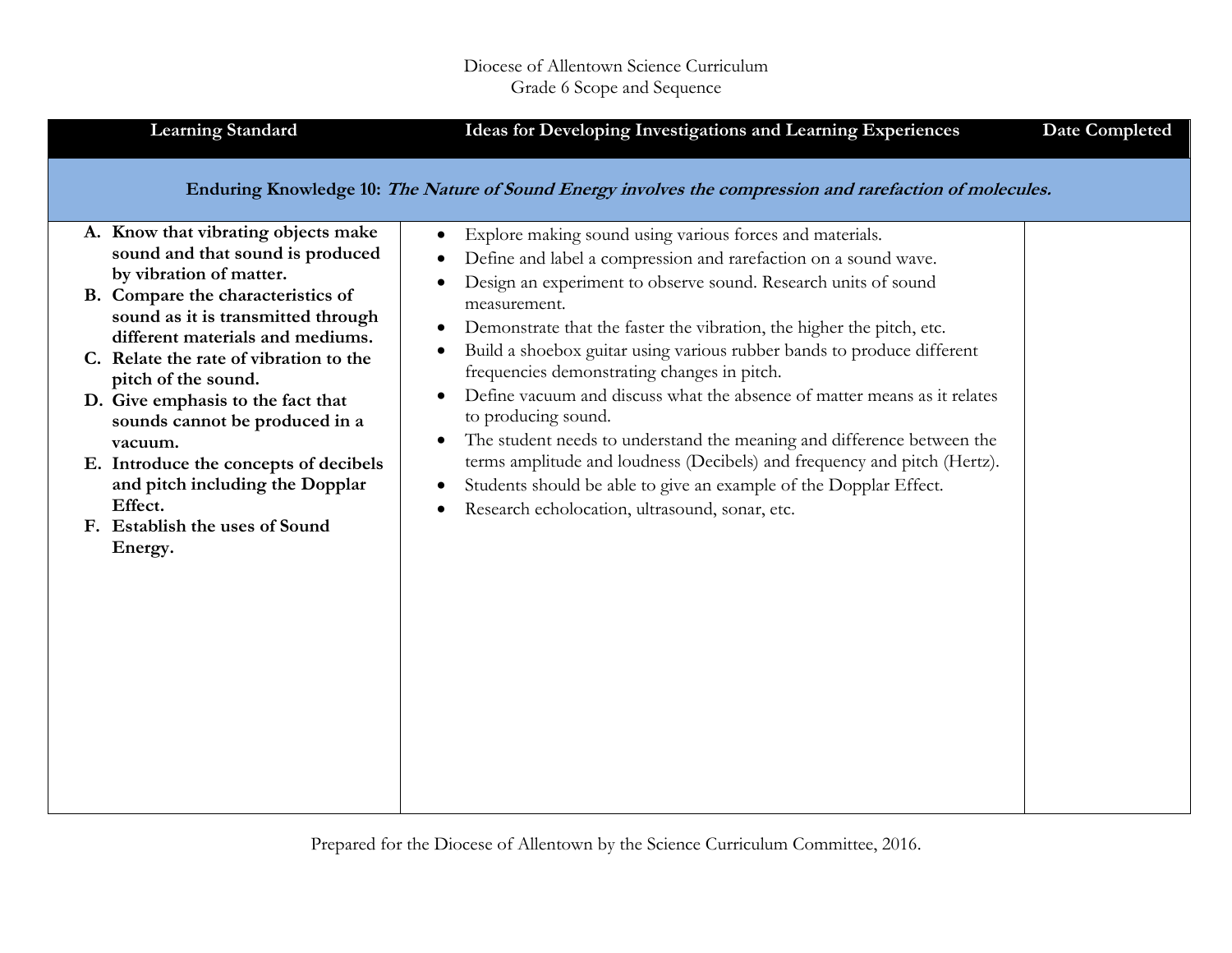| <b>Learning Standard</b>                                                                                                                                                                                                                          | Ideas for Developing Investigations and Learning Experiences                                                                                                                                                                                                                                                                                                                                                                                                                                                                                                       | <b>Date Completed</b> |
|---------------------------------------------------------------------------------------------------------------------------------------------------------------------------------------------------------------------------------------------------|--------------------------------------------------------------------------------------------------------------------------------------------------------------------------------------------------------------------------------------------------------------------------------------------------------------------------------------------------------------------------------------------------------------------------------------------------------------------------------------------------------------------------------------------------------------------|-----------------------|
|                                                                                                                                                                                                                                                   | Enduring Knowledge 11: The Nature of Heat Energy includes the study of thermal energy and its behavior.                                                                                                                                                                                                                                                                                                                                                                                                                                                            |                       |
| A. Describe the effect of heat to the<br>particles of substances during a<br>phase change.<br>B. Differentiate among convection,<br>conduction and radiation.<br>C. Understand that people use<br>different heating methods to heat<br>buildings. | Examine food color changes in hot versus cold water.<br>$\bullet$<br>The student needs to understand and apply the terms kinetic energy,<br>$\bullet$<br>temperature, heat, mechanical energy, temperature, exothermic and<br>endothermic and the importance of the concepts.<br>Relate the transfer of heat from oceans and land masses to the evolution of<br>$\bullet$<br>a hurricane.<br>Have students examine home heating bills and units.<br>$\bullet$<br>Have students research more eco-friendly and more economical ways to<br>$\bullet$<br>heat a home. |                       |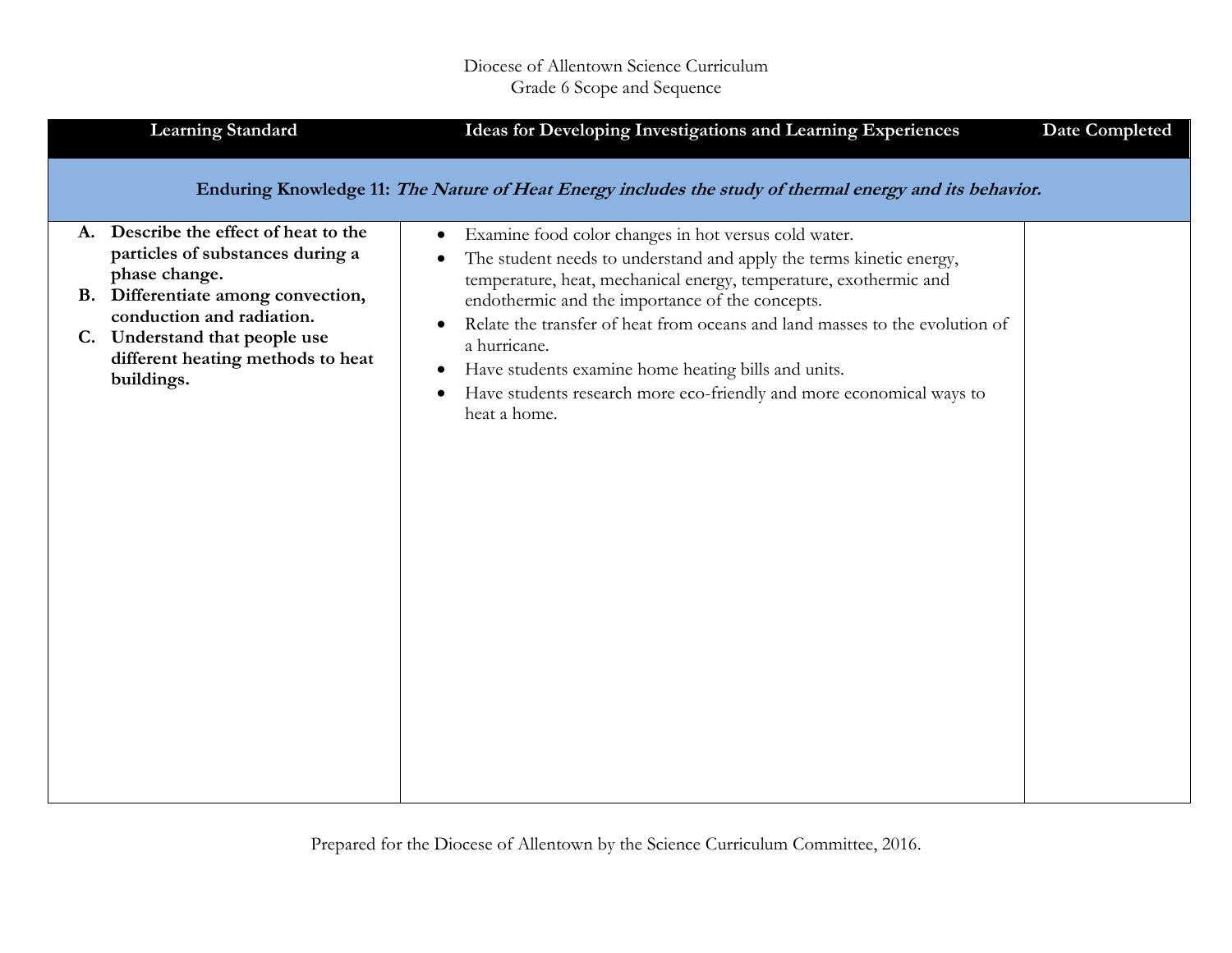| <b>Learning Standard</b>                                                                                                                                                                                                                                                                                                                                                              | Ideas for Developing Investigations and Learning Experiences                                                                                                                                                                                                                                                                                                                                                                                                                                                                                                                                                                                                                                                                                                                                                                                                                                                                                                                | <b>Date Completed</b> |
|---------------------------------------------------------------------------------------------------------------------------------------------------------------------------------------------------------------------------------------------------------------------------------------------------------------------------------------------------------------------------------------|-----------------------------------------------------------------------------------------------------------------------------------------------------------------------------------------------------------------------------------------------------------------------------------------------------------------------------------------------------------------------------------------------------------------------------------------------------------------------------------------------------------------------------------------------------------------------------------------------------------------------------------------------------------------------------------------------------------------------------------------------------------------------------------------------------------------------------------------------------------------------------------------------------------------------------------------------------------------------------|-----------------------|
|                                                                                                                                                                                                                                                                                                                                                                                       | Enduring Knowledge 12: The Nature of Electrical Energy is explained both as static and current electricity.                                                                                                                                                                                                                                                                                                                                                                                                                                                                                                                                                                                                                                                                                                                                                                                                                                                                 |                       |
| A. Understand there are naturally<br>occurring forms of electricity and<br>artificial forms of electricity.<br>B. Explain how electrical current is<br>produced by the flow of electrons.<br>C. Understand how basic electrical<br>circuits work and compare series<br>and parallel circuits.<br>D. Derive Ohm's Law through<br>investigation of voltage, current,<br>and resistance. | Research different forms of electrical energy including lightning, static<br>$\bullet$<br>electricity, etc.<br>The student needs to understand and apply the terms atom, proton,<br>$\bullet$<br>electron, and the Law of Electron Charges.<br>The student needs to understand and differentiate between direct current,<br>$\bullet$<br>alternating current, conductor, and insulator.<br>Use simple circuits involving batteries and motors to compare and predict<br>$\bullet$<br>the current flow with different circuit arrangements. (Snap Circuits).<br>The student needs to understand and differentiate between open circuit,<br>$\bullet$<br>closed circuit and the parts that make the circuit work.<br>The student needs to understand the difference between parallel circuits and<br>$\bullet$<br>series circuits and the advantage and disadvantage of using one over the<br>other.<br>Practice problems using Ohm's Law calculations: $V = IR$<br>$\bullet$ |                       |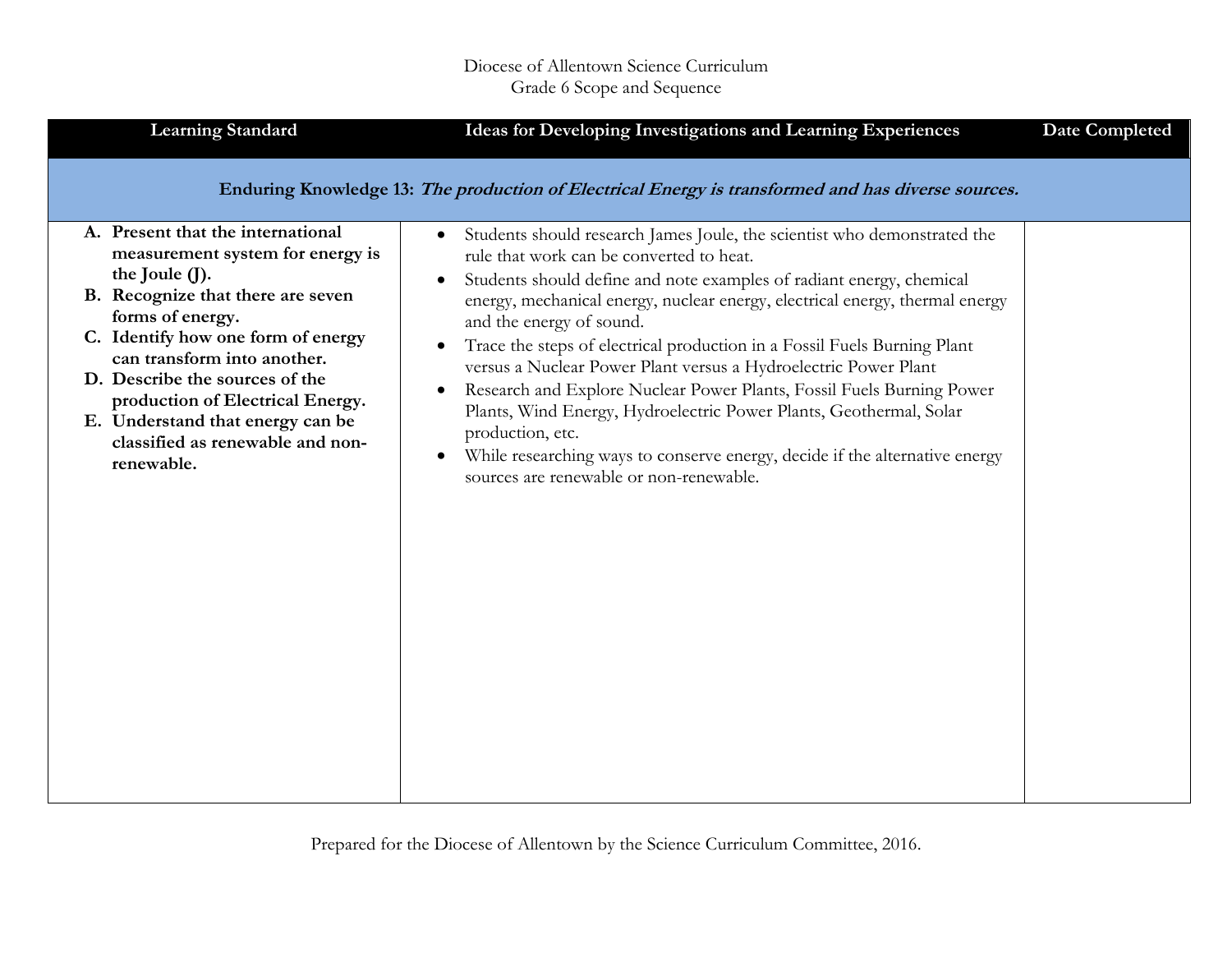| <b>Learning Standard</b>                                                                                                                                                                                                                                                                                                                                         | Ideas for Developing Investigations and Learning Experiences                                                                                                                                                                                                                                                                                                                                                                                                                                                                                                                         | <b>Date Completed</b> |  |
|------------------------------------------------------------------------------------------------------------------------------------------------------------------------------------------------------------------------------------------------------------------------------------------------------------------------------------------------------------------|--------------------------------------------------------------------------------------------------------------------------------------------------------------------------------------------------------------------------------------------------------------------------------------------------------------------------------------------------------------------------------------------------------------------------------------------------------------------------------------------------------------------------------------------------------------------------------------|-----------------------|--|
| Enduring Knowledge 14: Conservation of Energy and alternative sources are available                                                                                                                                                                                                                                                                              |                                                                                                                                                                                                                                                                                                                                                                                                                                                                                                                                                                                      |                       |  |
| A. The Law of Conservation of<br>Energy is a law of science that<br>states that energy cannot be<br>created or destroyed, but only<br>changed from one form into<br>another or transferred from one<br>object to another.<br>B. Promote awareness of energy<br>conservation which refers to<br>reducing energy consumption<br>through using less energy service. | Provide examples to help students understand this concept.<br>$\bullet$<br>For example, water can produce electricity. Water in a dam is directed to a<br>waterfall which converts potential energy to kinetic energy. This energy is<br>then changed to mechanical energy which rotates the turbine of a generator<br>to produce electrical energy.<br>Perform a Conservation of Energy Lab.<br>Introduce and diagram The Energy Pyramid.<br>Research and present a variety of methods to promote the reduction of<br>٠<br>electrical energy and conservation of natural resources. |                       |  |